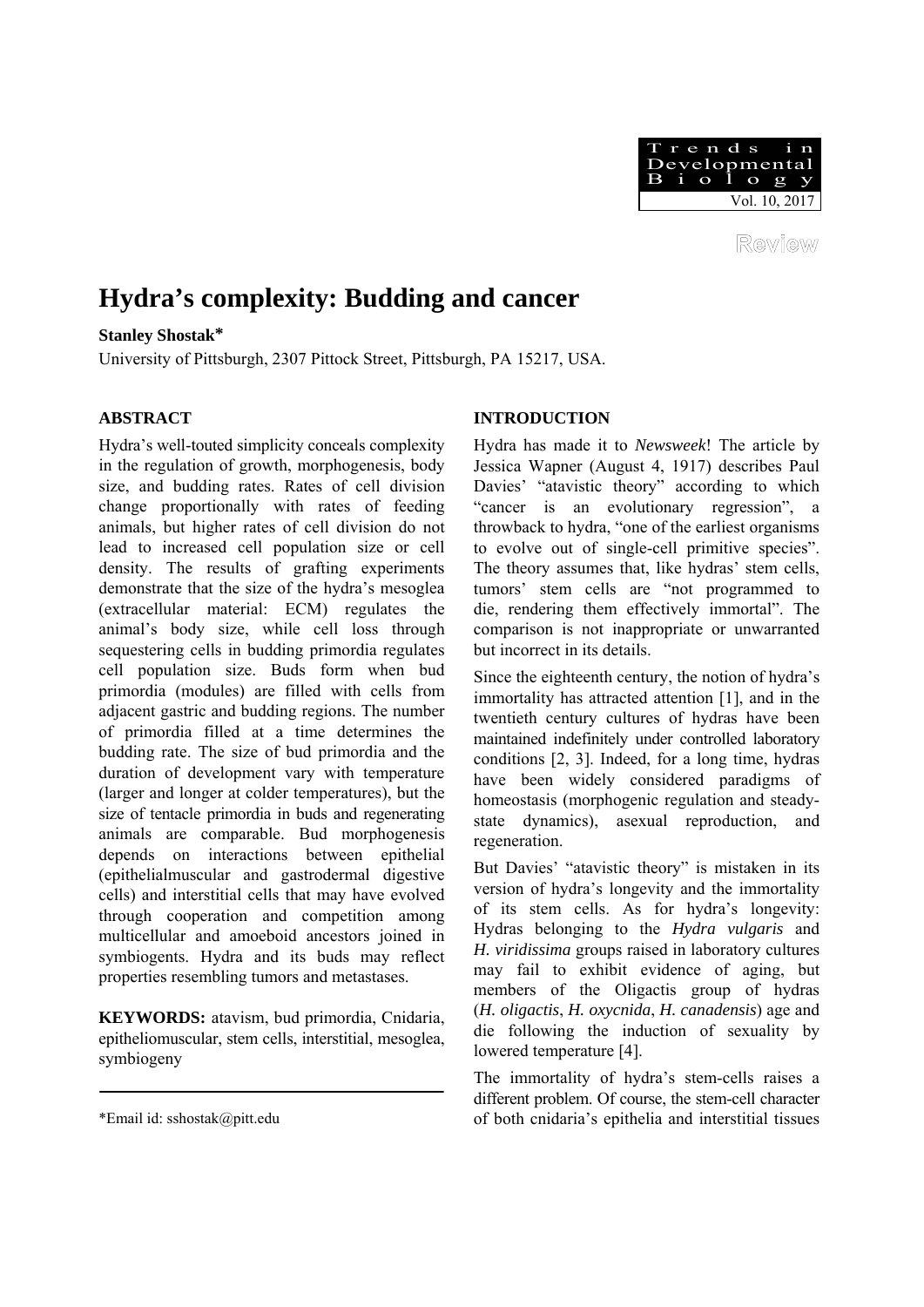is highly celebrated: "[I]t is the stem cellness [*sic*] of the tissue which allows Hydra its unique life cycle" [5]. But stem cells are *not immortal* — not even in hydras*.* Stem cells divide and, on average, half their progeny become new stem cells and half go on to differentiate [6]. Nevertheless, studies of hydra's cellular dynamics demonstrate other ways hydra may be relevant to tumors and metastases.

Hydras have long been considered primitive metazoans [7] and have provoked considerable evolutionary speculation on metazoan origins from protozoans [8, 9]. Alternatively, an "unorthodox possibility" proposes that "metazoans (and possibly plants) were the results not of the aggregation of a single species of unicellular organisms, but the results of various symbiotic events between different types of protistan organisms" [10].

The notion of "symbiotic events" as a driving force of evolution has begun to be taken seriously [11, 12]. In particular, Cnidaria may have originated from the symbiogenic combination of primitive epithelial organisms and amoeboid cells. These primitive symbiogents then evolved through the competition and cooperation of their symbionts into the great variety of organisms comprising the Radiata and Bilateria [13-15].

Indeed, the recent elevation of the Myxozoa to a branch of Cnidaria [16] became an impetus for rethinking the symbiogenic origins of Metazoa [17, 18]. While epithelia may have originated from biofilms, syncytia, or plasmodia (e.g., resembling contemporary mycetozoans [slime mold]), interstitial cells may have originated from protozoan-like single cells [19].

Rather than atavisms and immortal stem cells, hydras' body, its morphogenesis and regulation may be products of the integration of two originally separate tissues in the molding of one organism. Hydras' multicellular epithelia and single-cellular interstitial cells might even provide prototypes of carcinomas and sarcomas, and hydra's buds suggest models for tumors' metastases [20-24].

## **The hydra you haven't seen before: A review**

The problems with Davies' "atavistic theory" and concept of immortal stem cells should not cloud hydra's usefulness as a model for cancers and metastases. Indeed, the complexity of hydra's body wall and its cellular dynamic make the comparisons all the more apt.

## **Hydra's body wall**

Hydra's body wall consists of two tissues: its structural epithelium (epidermis of epitheliomuscular cells and gastrodermis of digestive and gland cells) mounted on either side of an acellular matrix (mesoglea or extracellular material (ECM)) [25, 26], and its interstitial cells (a.k.a. amoeboid, basal cells, neoblast) with their differentiating products (nerve, gland, cnidoblasts, and varieties of cnidocytes containing cnidocysts) [27, 28]. The epidermis provides nests for interstitial cells, and the mesoglea offers pathways for clutches of cnidoblasts migrating to tentacles.

This simplicity has placed cnidarians generally at the hub of metazoan evolution, although not comfortably [8, 29-32]. The assessment is warranted, however, since "what appear to be modern cnidarian developmental stages, including both anthozoan planula larvae and hydrozoan embryos" are found in Precambrian phosphorite rocks of the Doushantuo Formation in Southwest China some  $570 \pm 20$  million years old [33]. Divergence among metazoans may actually have begun a half billion year before the Cambrian explosion — as early as a billion years ago [34, but see 35].

Whether ancient or not, hydra's simplicity conceals a vast complexity of tissue interactions and the devices hydra's tissues employ for working together. Remarkably, hydra's cells can perform many of their normal functions independently of each other. For example, hydras' epithelia can regenerate tentacles in the absence of interstitial cells, and the differentiated products of interstitial cells, cnidocysts and nerves, can occupy tentacles lacking these cells [36-40].

## **Hydra's cellular dynamics**

Paul Brien discovered "La zone de croissance sous hypostomiale" (Brien's sub-hypostomal growth zone) in *Hydra fusca*. "L'Hydre est en perpétuelle croissance par la région antérieure de sa colonne. Cette croissance est presque totalement absorbée par l'édification continue des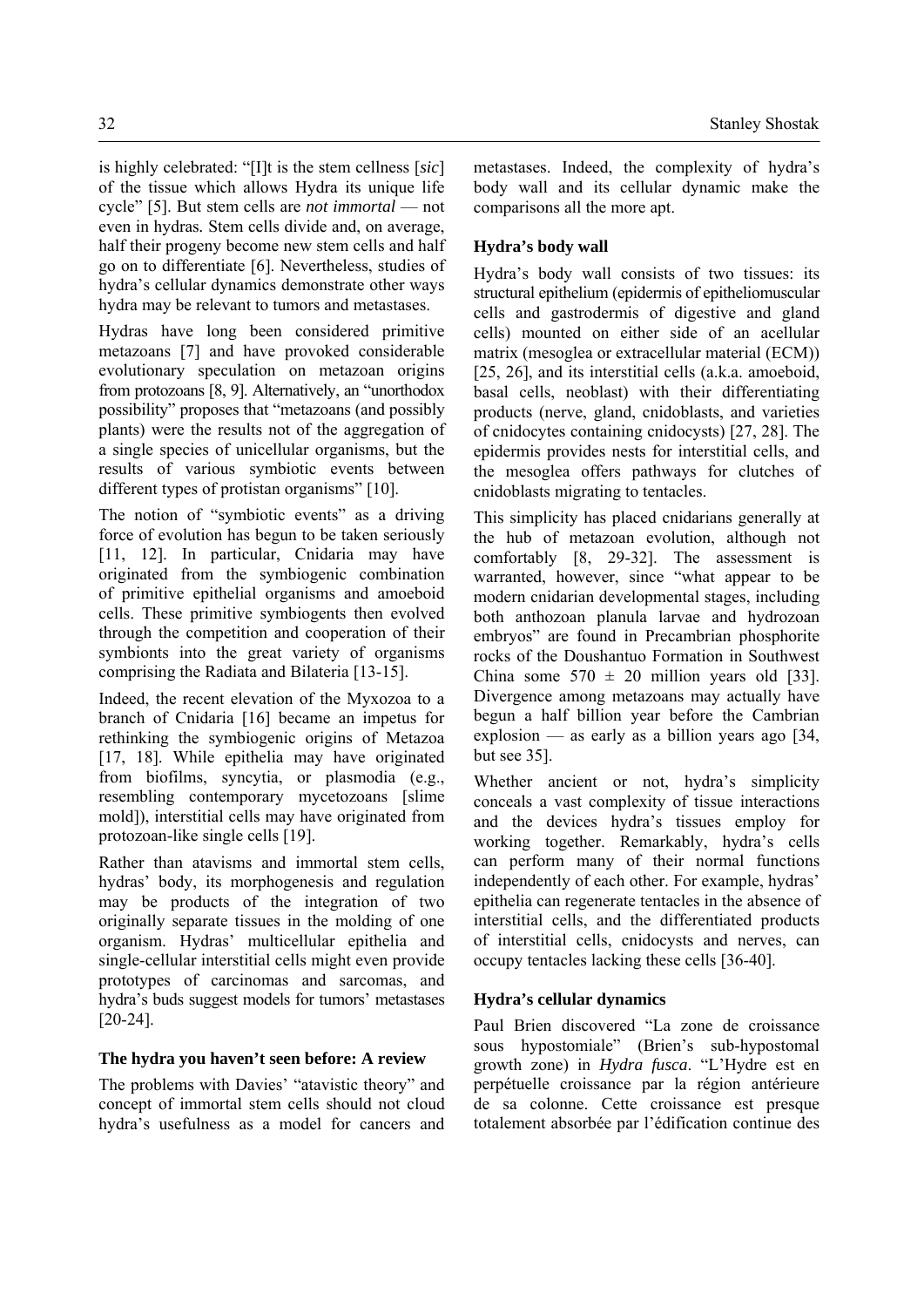bourgeons qui se détachment successivement. L'excédent de cette croissance est employée à l'allongement du pédoncule que neutralise l'usure pédieuse" [41, pg. 18].

Supporting the concept of a sub-hypostomal growth zone, in *Hydra pseudoligactis* (*Hydra canadensis*) mitotic figures are virtually absent in the head (i.e., tentacles and hypostome surrounding the mouth) and foot (basal adhesive disk) while appearing most frequently beneath the head and dropping off by about half in the gastric and budding regions [42].

In *Hydra littoralis*, however, a distal zone of elevated mitotic activity appears among structural epidermal cells (a.k.a. "Ectodermal epithelial cells," epitheliomuscular cells, ectoderm) and gastrodermal gland cells (a.k.a. "Endodermal gland cells"), but cell proliferation peaks in the budding region for interstitial cells ("Ectodermal interstitial cells," basal cells, amoeboid cells) and gastrodermal cells ("Endodermal epithelial cells," digestive cells, gastrodermal epithelial cells) [36, 43].

These high frequencies of mitotic figures in the budding region raise the possibility that budding is promoted by localized cell division. But budding rates are proportional to overall rates of cell division [22, 44-46], and in *Hydra viridis*  (a.k.a. *Chlorohydra viridissima*)*,* the rate at which gastrodermal cells accumulate in forming buds is no greater than the intrinsic rate of growth in freshly detached buds [47, 48]. Buds are, therefore, depositories for cells independently of where mitosis is concentrated (or not) on parents.

Indeed, rates of cell division are not governed by the animal's size. Rather, these rates are in equilibrium with the rate of cell loss through budding. In animals cultured under steady-state conditions of feeding and temperature, equilibrium dimensions (length, width, surface area) are reached about two weeks after a bud has detached when the gastrodermal cell density and cell number level off, and budding (number of buds per parent) becomes approximately constant [47, 49]. Moreover, hydras lengthened by grafting additional gastric regions form extra budding regions "at a rate of about one-half additional budding region for each additional [gastric] region" [50].

#### **"Two opposing views" on the regulation of hydra's dimensions**

Hydra may very well be a paragon of stability, but it is a stability achieved while cells are dividing and disappearing. The cells poured into buds are not dead, like cells differentiating in hair follicles or at the apexes of intestinal villi. Rather, buds are very much living products of asexual reproduction. A close parallel, therefore, might be drawn to tumors and metastases. The question is, what can the regulation of size in hydra tell us about the "asexual reproduction" of cancers.

While acknowledging the stability of the mesoglea and hydra's habit of funneling cells into buds, Aufschnaiter *et al*. [51] claim to have identified "[t]wo opposing views" on the regulation of hydra's dimensions: "(1) the mesoglea is a stationary structure that serves as a substratum for active epithelial motility" [42, 52], "or (2) tissue movements are the result of continuous tissue expansion that includes both epithelia and the mesoglea" [36, 53]. Thus, "the general nature of *Hydra* tissue movements [to tentacles, foot, and budding region] represents active epithelial migration relative to a stationary mesoglea" [42, 52, 54] or "the apparent 'movement' of epithelial cells relative to the morphology of the animal can be understood as continuous 'outward' expansion of the whole tissue" [36, 53].

The results of experiments with patches of labeled mesoglea indicated to Aufschnaiter *et al*. [51] that, "not only epithelial sheets but also the intervening mesoglea is subject to a constant centrifugal tissue renewal." These authors, therefore, reject "the assumption that the general nature of *Hydra* tissue movements represents active epithelial migration relative to a stationary mesoglea… [and] support the view… that the apparent 'movement' of epithelial cells relative to the morphology of the animal [in the budding region] can be understood as continuous 'outward' expansion of the whole tissue".

Other results of experiments on *Hydra viridis* with body regions lengthened by grafting cast doubt on the regulation of hydra's length by funneling cells into buds [20, 21, 55-58]. As expected, these results support long held views of inhibitory gradients [59], dominance [60], and determination [61] in hydra's regeneration and budding. Thus,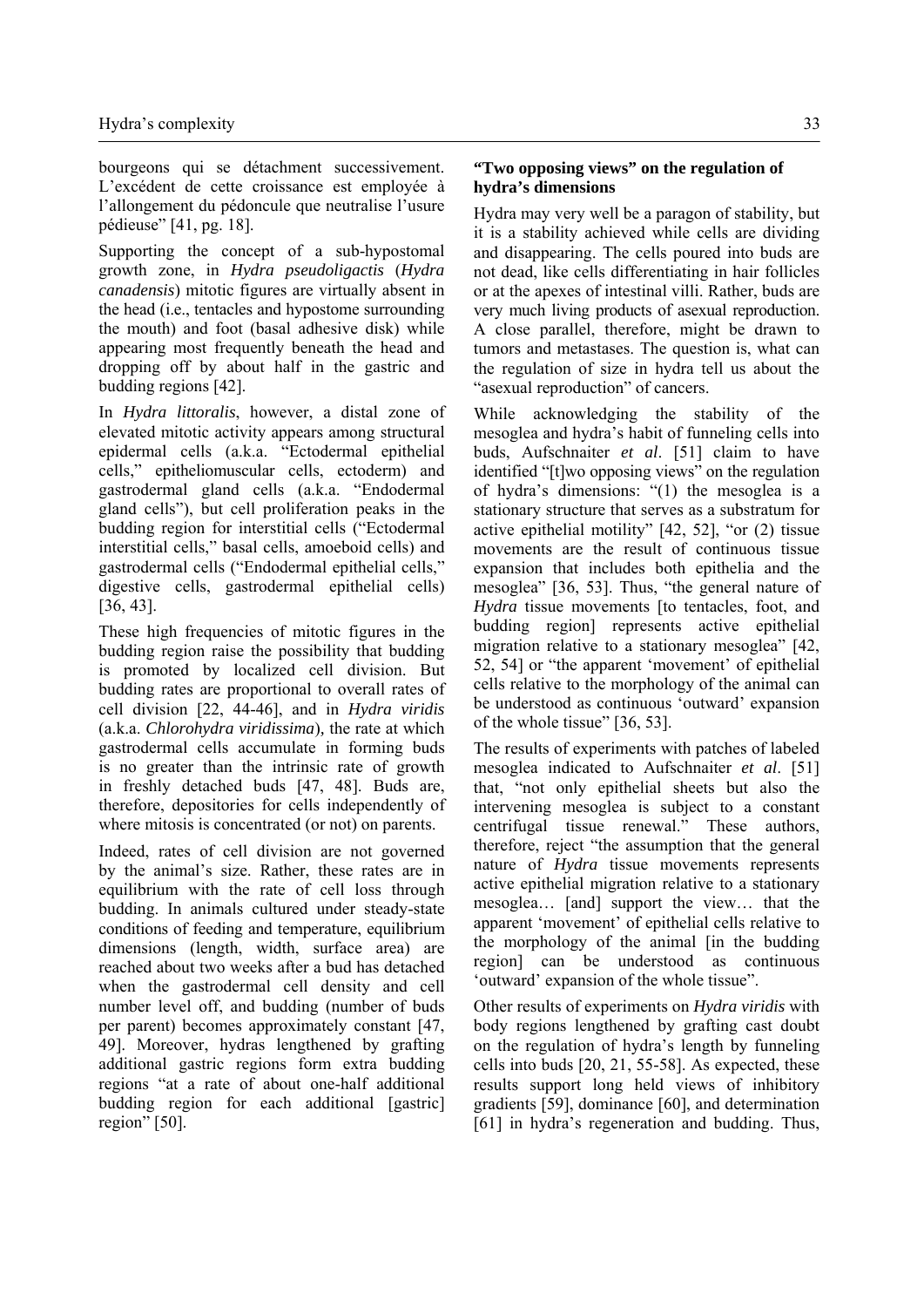virtually all the animals with excess peduncles developed secondary feet on peduncles farthest from the original foot, while animals with excess gastric regions formed secondary heads with increasing frequency at graft borders farthest from the original head [55]. Many grafted animals also formed waists at graft borders after regenerating feet and heads, and these animals separate into diminutive individual hydras [62].

Remarkably, animals with additional gastric regions that remained intact formed secondary budding regions within a day after grafting on most of the gastric regions [62]. Surprisingly, budding regions farther from the head supported more budding than budding regions closer to the head suggesting that the diffusion gradient of head inhibitor also acted on budding regions or that the greater volume of cells distal to the most proximal budding region provided more cells for budding.

Similarly, intact animals with multiple gastric + budding regions (as many as five) budded at higher rates in budding regions farthest from the head. In fact, in both intact grafted animals with multiple gastric regions and multiple gastric + budding regions budding slowed and ceased in budding regions closer to the head [20]. But none of these multiply-grafted animals were seen to shrink as long as they remained intact.

Thus, lengthened animals that remained intact returned to a single budding region without shrinking and ultimately resumed hydra's usual shape if lengthened. The failure of these lengthened animals to shrink as a result of budding indicates that budding does not determine hydra's length. Alternatively, the mesogleas that healed into place in grafted animals provided a stable lengthened mesoglea that determined hydra's new dimensions [20, 55].

A stable mesoglea may, therefore, determine the animal's dimensions. Abundant evidence points to a structurally stable mesoglea upon which epithelial and interstitial cells migrate both down and up toward the budding region [44, 45, 54, 63, 64]. Indeed, ever since mesogleas were first freed of their epidermis [65] their toughness and stability have been abundantly demonstrated [66] as well as the ability of epidermal cells to adhere to them and migrate over them [52].

What is more, the fact that tentacle number is set if not fixed prior to bud detachment suggests that the position of tentacles as well as budding region and foot are built into stable mesogleas [67].

## **Budding as a modular event**

Hydras deposit as much as 86% of their daily structural cell output in buds [43, 47]. Budding is not, however, achieved by cells gradually becoming buds' cells. Budding is a "cusp catastrophe" [68], more like an overhanging cliff caving in than the accretion of sand on a hillock [50]. Indeed, "tentacle and bud formation... [are] 'modular' events… triggered by the accumulation of a precise number of cells" prior to differentiation [22].

The notion of cellular primordia underlying the induction of tentacles and buds is not new, of course: "[P]hysiological isolation" liberating buds from "parental dominance" was suggested by Rulon and Child [61], and the possibility of tentacle induction was examined by Li and Yao [69]. But bud induction is complicated by the requirement to put different parts of the bud together (i.e., does not seem to be a single event). Indeed, hydras treated with Colcimid prior to the appearance of a bud fail to form a foot and become double-headed instead [24, 70]. Thus, the bud's foot formation would seem to depend on the differentiation of peduncle cells rather than the bud's distal structure.

#### **Feeding schedule**

Numerous efforts have been made to estimate the size of the bud's primordium giving rise to a bud (distal and proximal parts) by altering the animal's feeding schedule. In *Hydra attenuata*, about 10,000 structural cells are present on a newly detached bud. Since it takes 2.5 to 3 days to produce a bud and 0.33 cells divide a day, it would seem that the bud's primordium consists of something between 5000 and 5600 structural cells occupying about twenty percent of the parent's budding region [71].

The sizes of budding primordia have also been estimated for *Hydra viridis* [48]. Animals fed brine shrimp one to four days a week had between 4500 and 12,000 digestive cells on freshly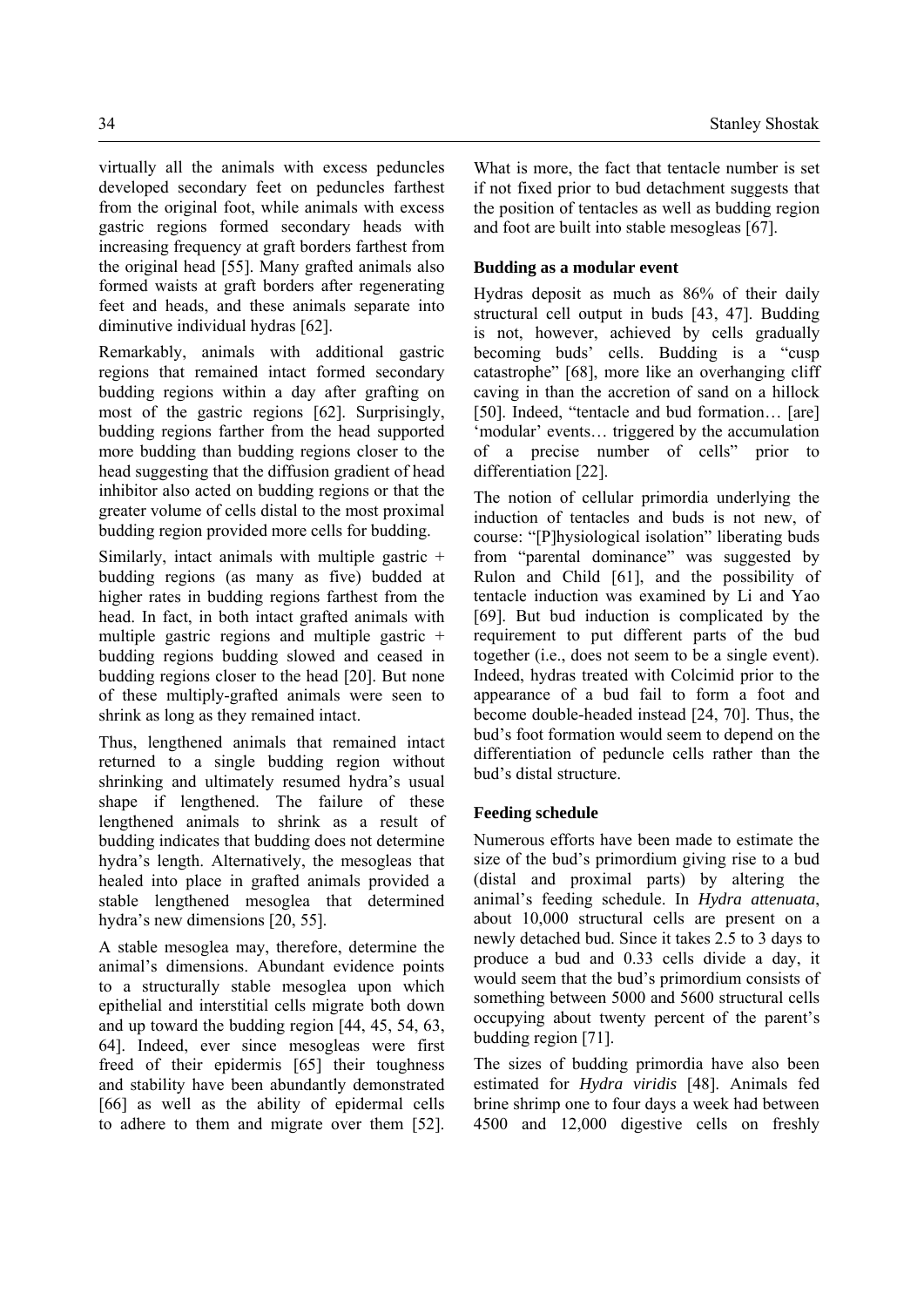detached buds and an intrinsic growth rate of 0.33 digestive cells per feeding day. Regression analysis shows that these buds in animals cultured under different feeding schedules were produced from initial growing masses of 6,000 total structural cells (3600 digestive cells plus 2400 epitheliomuscular cells) [72]. The size of bud primordia in *H. viridis* is comparable, therefore, to that in *H. attenuata*.

Strikingly, the duration of bud development (2.46  $\pm$  0.80 days) and the duration of each stage of bud development [49] are not significantly different in *H. viridis* raised on different feeding schedules. As expected, the number of buds detaching per day differed significantly with feeding schedule (between 0.44 and 1.06) [48, 49]. Likewise, the number of cells present in detached buds increased significantly with feeding schedule [48].

The number of tentacles per bud (6.00 to 6.92) did not differ significantly with feeding schedule either, albeit the slope (linear regression) of tentacle number as a function of days fed (from one to four days a week) was significant [48]. Possibly, buds growing on animals fed on different feeding schedules started out with the same number of tentacles, but buds on animals fed more frequently and hence growing faster added an additional tentacle before detaching.

In general, animals fed more often and growing at faster rates produced buds with more cells. But the size of the initial bud primordium seems to be the same in animals growing at different rates, since the duration of bud development, of stages, and the number of tentacles are the same despite different feeding schedules. Animals growing at faster rates, therefore, have greater numbers of bud primordia accounting for the production of more buds, but the primordia would be the same size and absorb the same number of parental cells accounting for the uniform duration of bud development, stages, and initial tentacle number.

#### **Temperature**

Dynamics have been examined in *Hydra viridis*  incubated at different temperatures — 18 °C, 23 °C, and 28 °C [49, 72-74]. Significant differences in the number of buds in budding regions (2.97, 2.78, and 1.88 buds) of animals incubated at these temperatures would seem at least partially explained by significant differences in the duration of bud development (4.73, 2.04, and 1.91 days), but significant differences in the number of tentacles per bud (6.68, 6.50, and 6.02 tentacles) suggests differences in the size of initial bud primordia [49, 73]. Tentacle numbers on 200 buds developing 2 to 6 days at 18 °C did not differ significantly, however, suggesting that the number of tentacles on buds reflects differences in the initial size of bud primordia and not growth rate.

Regression equations indicate that, at detachment, buds growing at 17-18 °C with seven tentacles would have arisen from primordia of 7-10,000 structural cells; those at 22-23 °C with six tentacles would have arisen from primordia of about 5000 structural cells; buds at 27-28 °C with five tentacles would have arisen from primordia of 3-4,000 structural cells [72]. Thus, the size of bud primordia would seem to be physiologically regulated and not constant.

These primordia suggest that tentacles arose from primordia of 600 structural cells in hydras incubated at 18 °C and 300 cells in those incubated at 23 °C and 28 °C. Surprisingly, the number of cells in regenerating tentacle primordia in animals kept at 23 °C is similar, namely, 200- 600 structural cells per tentacle [74]. It would seem, therefore, that tentacles are induced in tentacle primordia of more or less the same size.

#### **Further research on hydra**

A new round of research might begin by estimating the size of different tissue components (epithelial and interstitial) in bud's and tentacle's primordia. Since hydras can be separated into cells and these can reaggregate to form new hydras [39, 75-78], one approach would be to reaggregate cells in different proportions.

Research on separate morphogenic roles for hydra's different tissues might have wide implications for theories of evolution and pathology. Indeed, ever since symbiogeny was proposed as the source of hydras' separate tissues [14, 15, 17-19, 28] and budding was conceived of as a model for metastasis [24] hydras among other invertebrates have loomed at the edge of cancer research [20, 22, 23, 58].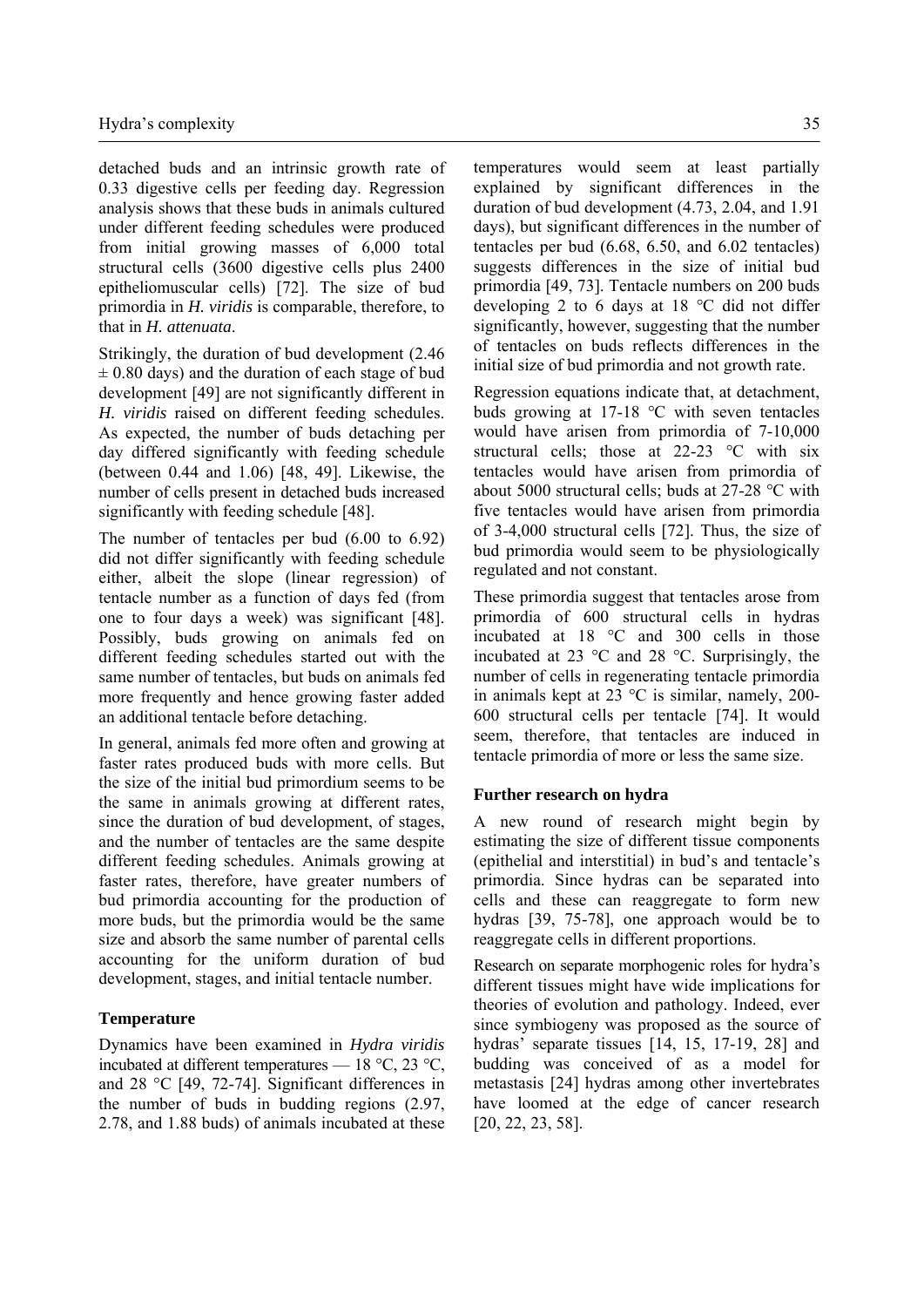Today, symbiogeny would seem relevant to understanding the integration of multicellular epithelia and amoeboid cells (e.g., a variety of blood cells in vertebrates). Moreover, opportunities for studying these different types of cell would seem vastly expanded by new techniques for identifying and labeling cellular constituents and through genomic techniques.

For example, straightforward physiological differences between extant unicellular (amoeboid) organisms and multicellular organisms appear in strategies for acquiring nutrients. Thus, unicellular eukaryotes grow and proliferate directly upon taking up nutrients available in their environment, whereas cells in multicellular tissues such as epithelia are restricted by growth factor signaling pathways. "Indeed, unicellular amoeboid eukaryotes such as *Dictyosstelium* can satisfy their dietary requirements through macropinocytosis… Mammalian cells [in contrast] have little intrinsic macropinocytic activity without external stimulation." What is more, unlike normal mammalian cells, "cancer cell lines harbouring Ras mutations commonly display high macropinocytic activity" [79].

Presently, genomic studies on differences between epithelial and amoeboid cells are booming [80, 81]. Consequently, "ancestral forms of myc and max [onco]genes ... [are now known to appear in] the early diploblastic cnidarian *Hydra*" [82]. Moreover, a "National Human Genome Research Institute-funded Hydra genome project at the J. Craig Venter Institute currently provides 6x coverage of the *Hydra magnipapillata* genome with an assembled draft genome sequence appearing later this year" [5].

Gratifyingly, recent analyses of results suggest that an "ancient mutational response to stress that evolved among prokaryotes was co-opted to maintain diversity in the germline and immune system, while the original phenotype is restored in cancer". Indeed, the "non-mutated genes in these pathways are orthologous to those underlying stress-induced mutation in bacteria, which results in the clustering of single nucleotide variations" [83].

### **CONCLUSION**

Hydra's structural cells move up the body column to tentacles and down the body column to the foot, while excess cells move both up and down toward the budding region where they are deposited in buds. The body of Hydra is thus a storage organ for structural cells serving in the maintenance of tentacles and foot while excess cells are collected in primordia and rejected in buds. Budding is not a mechanism for the regulation of organismic length but an adaptation to cellular homeostasis commandeered for asexual reproduction.

Hydra's structural cells move over the mesoglea (the acellular extracellular material between epithelial layers), and bud primordia form at the top of the budding region and soak up cells while moving down the budding region. The size of a bud's primordium is a function of physiological conditions, i.e., larger in colder than warmer environments, but not growth rates, i.e., faster when fed more often. The size of a tentacle's primordium does not alter with temperature, however, and may be the same in buds and regenerating heads.

The next stage of research on hydra's morphogenesis will undoubtedly utilize the burgeoning resources of cell labeling and genomics. If, indeed, Cnidaria in general and Hydra in particular evolved *via* the symbiogenic combination of syncytial multicellular and amoeboid organisms then competition and cooperation may have left their legacy in the manifold tissues of the radiates and bilaterians. The failure of tissue integration manifest as tumors and metastases may yet be understood as the legacy of budding in Hydra.

#### **CONFLICT OF INTEREST STATEMENT**

There are no conflicts of interest.

#### **REFERENCES**

- 1. Lenhoff, S. G. and Lenhoff, H. M. 1986, Hydra and the Birth of Experimental Biology — 1744: Abraham Trembley's Memoires Concerning the Polyps. Boxwood Press, Pacific Grove, California.
- 2. Loomis, W. F. 1954, J. Exp. Zool., 126, 223.
- 3. Lenhoff, H. M. 1971, Principles of coelenterate culture methods in H. M. Lenhoff, L. Muscatine and L. V. Davis (Eds.), Experimental Coelenterate Biology. University of Hawaii Press, Honolulu.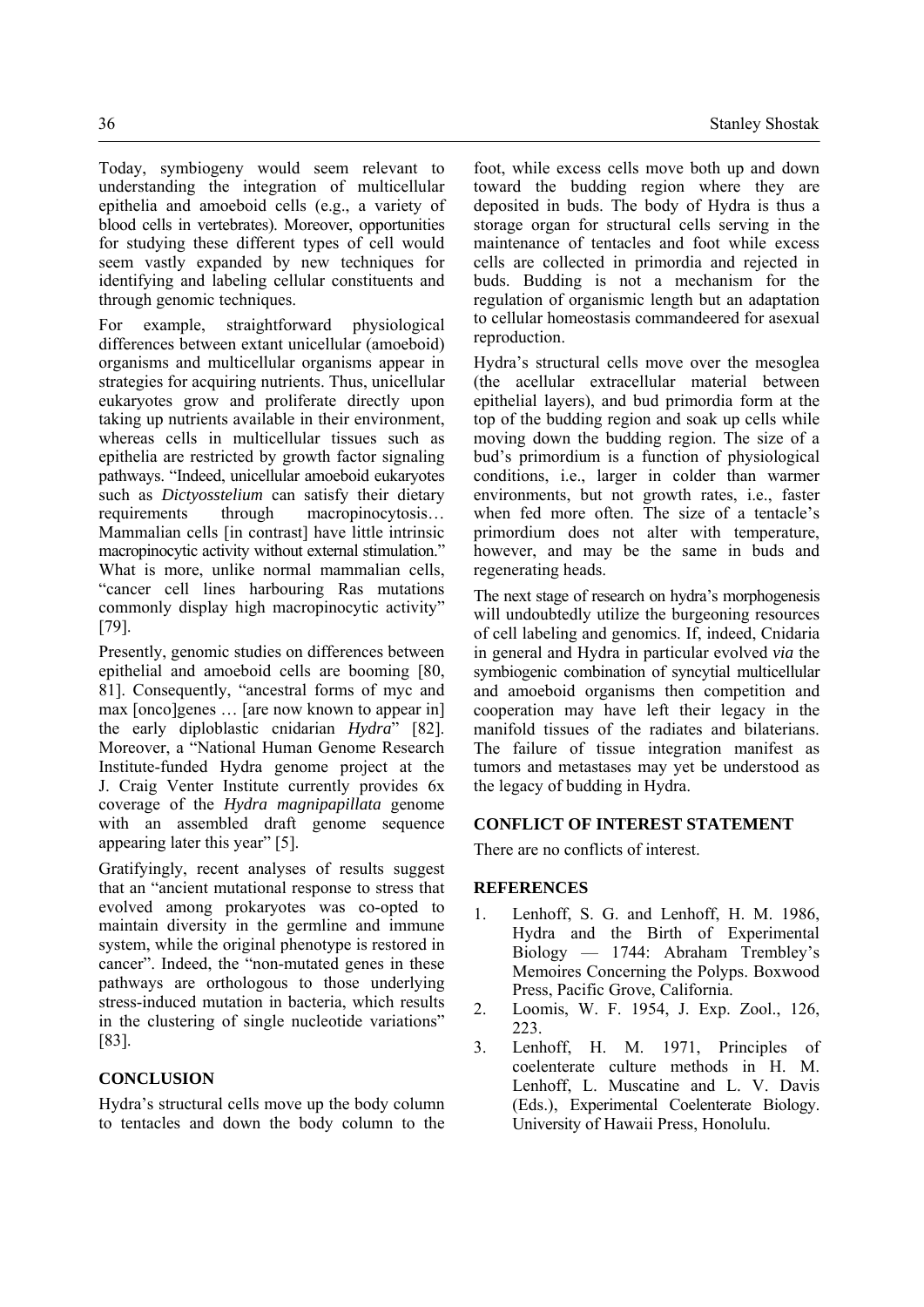- 4. Martínez, D. E. and Bridge, D. 2012, Int. J. Dev. Biol., 56, 479.
- 5. Bosch, T. C. G. 2005, Devel. Biol., 303, 421.
- 6. Shostak, S. 2006, Bioessays, 28, 301.
- 7. Hyman, L. H. 1940, The Invertebrates: Vol. I, Protozoa through ctenophora. McGraw-Hill, New York.
- 8. Hand, C. 1966, On the evolution of the actiniaria in the cnidaria and their evolution, W. J. Ress (Ed.), Academic Press, London.
- 9. Hanson, E. D. 1977, The origin and early evolution of animals. Wesleyan University Press, Middletown, Connecticut.
- 10. Christen, R., Ratto, A., Baroin, A., Perasso, R., Grell, K. G. and Adoutte, A. 1991, Origin of metazoans: A phylogeny deduced from sequences of the 28S ribosomal RNA in the early evolution of metazoa and the significance of problematic taxa, A. M. Simonetta and S. Conway Morris (Eds.), Cambridge University Press, New York.
- 11. Margulis, L. and Fester, R. 1991, Symbiosis, 11, 93.
- 12. Sapp, J. 2010, Theory Biosci., 129, 125.
- 13. Shostak, S. 1993a, Cnidaria in reproductive biology of invertebrates, Volume VI, Part A: Asexual propagation and reproductive strategies, K. G. and R. G. Adiyodi (Eds.). Oxford & IBH Publishing Co., New Delhi.
- 14. Shostak, S. 1993b, Invert. Repro. Develop., 23, 167.
- 15. Shostak, S. 1993c, BioSystems, 29, 49.
- 16. Jiménez-Guri, E., Philippe, H., Okamura, B. and Holland, P. W. 2007, Science, 317, 116.
- 17. Shostak, S. 2015a, Biol. Sys. Open Access, 4, 139.
- 18. Shostak, S. 2015b, Biol. Sys. Open Access, 4, 127.
- 19. Shostak, S. 2015c, Cell Dev. Biol., 4, 155.
- 20. Shostak, S. 1974a, Quart. Rev. Biol., 49, 287.
- 21. Shostak, S. 1974b, in Contemporary Topics in Immunobiology, Vol. 4, E. L. Cooper (Ed.), Plenum, New York.
- 22. Shostak, S. 1981a, Hydra and cancer: Immortality and budding in phyletic approaches to cancer. Proc. Sci. Soc. Press,

C. J. Dawe, J. C. Harshbarger, S. Kondo, T. Sugimura and S. Takayama (Eds.),  $11<sup>th</sup>$ Internat. Symp. of the Princess Takamatsu Cancer Research Fund, Tokyo.

- 23. Shostak, S. 2008, Breast Disease, 29, 3-13.
- 24. Shostak, S. and Tammariello, R. V. 1969, Supernumerary heads in Hydra viridis in a symposium on neoplasms and related disorder or invertebrate and lower vertebrate animals, C. J. Dawe and J. C. Harshbarger (Eds.). Monograph National Cancer Institute, 31.
- 25. Shostak, S. 1969, Mesoglea in encyclopedia of biological sciences, P. Gray (Ed.), Reinhold Press, New York.
- 26. Shostak, S. 2000, Cnidaria in encyclopedia of life sciences. Nature Publishing Group, Macmillan, London.
- 27. Lentz, T. L. 1966, The cell biology of hydra. John Wiley, New York.
- 28. Shostak, S. and Kolluri, V. 1995, Symbiosis, 19, 1.
- 29. Chapman, D. M. 1966, Evolution of the scyphistoma in the cnidaria and their evolution. W. J. Ress (Ed.), Academic Press, London.
- 30. Rees, W. J. 1966, The evolution of the hydrozoa in the cnidaria and their evolution, W. J. Ress (Ed.), Academic Press, London.
- 31. Swedmark, B. and Teissier, G. 1966, The actinulida and their evolutionary significance in the cnidaria and their evolution, W. J. Ress (Ed.), Academic Press, London.
- 32. Thiel, H. 1966, The evolution of scyphozoa. A review in the cnidaria and their evolution, W. J. Ress (Ed.), Academic Press, London.
- 33. Chen, J-Y., Oliverti, P., Li, C-W., Zhou, G-Q., Gao, F., Hagadorn, J. W., Peterson, K. J. and Davidson, E. H. 2002, Proc. Nat. Acad. Sci. USA, 97, 4457.
- 34. Wray, G. A., Levinton, J. S. and Shapiro, L. H. 1996, Science, 274, 568.
- 35. Ayala, F. J., Rzhetsky, A. and Ayala, F. J. 1998, Proc. Nat. Acad. Sci. USA, 95, 606.
- 36. Campbell, R. D. 1974a, Amer. Zool., 14, 523.
- 37. Cambpell, R. D. 1976, J. Cell Sci., 21, 1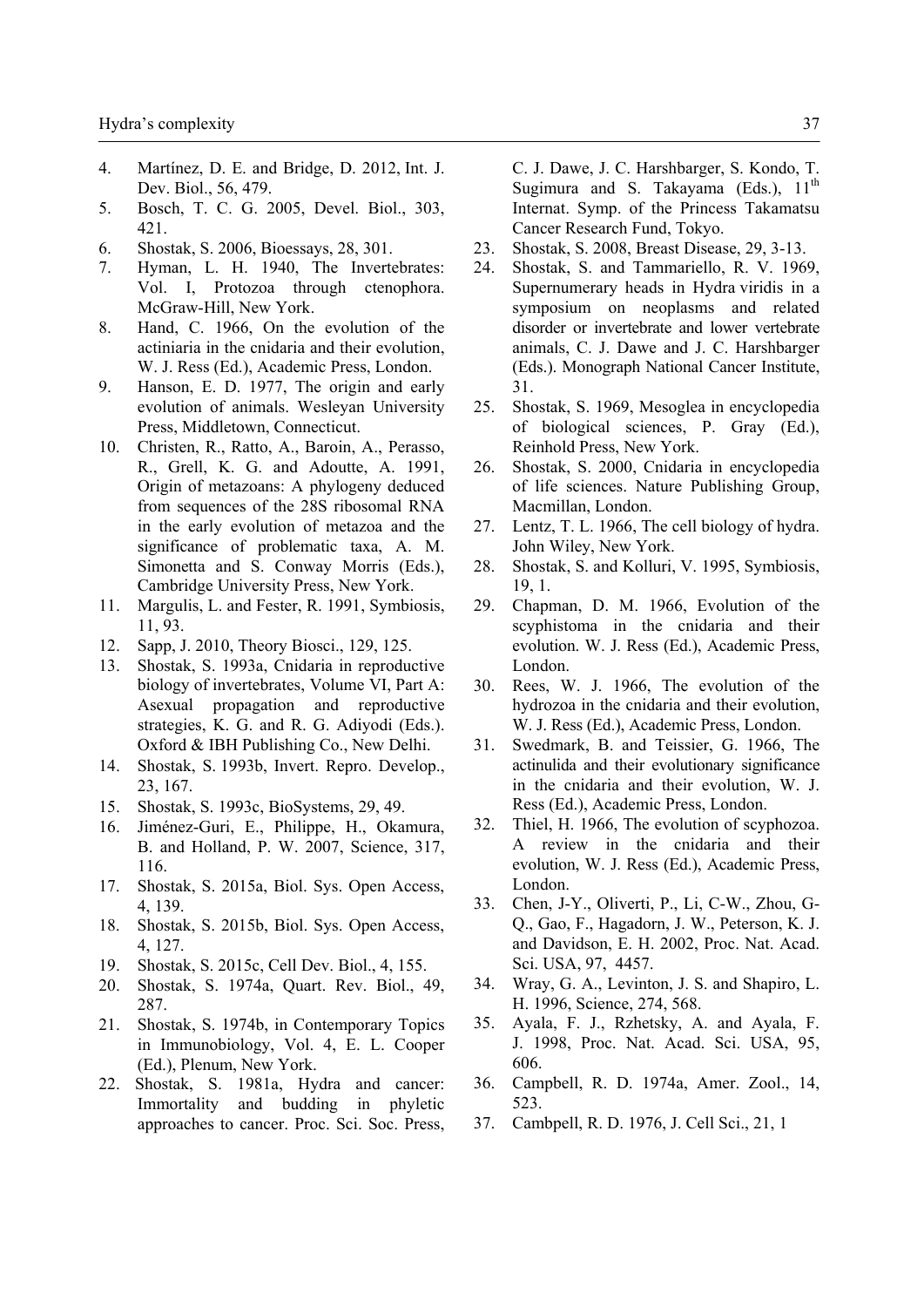- 38. Campbell, R. D. 1979, Development of hydra lacking interstitial and nerve cells epithelial hydra in determinants of spatial organization, 37<sup>th</sup> Symposium of the society for developmental biology, S. Subtelny (Ed.), Alan R. Liss, New York.
- 39. David, C. N. 1983, Dissociating hydra tissue into single cells by maceration technique in hydra: Research methods, H. M. Lenhoff (Ed.), Plenum Press, New York.
- 40. Novak, P. 1983, Preparing hydra viridis with nerve cells and no interstitial cells, or with neither of these cell types in hydra: Research methods, H. M. Lenhoff (Ed.), Plenum Press, New York.
- 41. Brien, P. and Renier-Decoen, M. 1949, Bull. Biol. France et Belg., 83, 293.
- 42. Shostak, S., Patel, N. G. and Burnett, A. L. 1965, Develop. Biol., 112, 434.
- 43. Campbell, R. D. 1967a, Develop. Biol., 15, 487.
- 44. Campbell, R. D. 1967b, J. Morphol., 121, 19.
- 45. Campbell, R. D. 1967c, J. Exp. Zool., 164, 379.
- 46. Otto, J. J. and Campbell, R. D. 1977, J. Cell Sci., 28, 117.
- 47. Shostak, S. 1968, J. Exp. Zool., 169, 431.
- 48. Shostak, S. 1979, J. Invert. Reprod., 1, 167.
- 49. Shostak, S., Bisbee, J. W. Ashkin, C. and Tammariello, R. V. 1968, J. Exp. Zool., 169, 423.
- 50. Shostak, S. 1977b, J. Morphol., 154, 1.
- 51. Aufschnaiter, R., Zamir, E. A., Little, C. D., Özbek, S., Münder, S., David, C. N., Li, L., Sarras, M. P. Jr. and Zhang, X. 2011, J. Cell Sci., 124, 4027.
- 52. Shostak, S. and Globus, M. 1977, Nature, 210, 218.
- 53. Campbell, R. D. 1973, J. Cell Sci., 13, 651.
- 54. Burnett, A. L. and Hausman, R. E. 1969, J. Exp. Zool., 171, 15.
- 55. Shostak, S. 1972, Develop. Biol., 28, 620.
- 56. Shostak, S. 1973, J. Embryol. Exp. Morph., 29, 311.
- 57. Shostak, S. 1974c, Am. Zool., 14, 619-32.
- 58. Shostak, S. 1977a, Perspect. Biol. and Med., 20, 545.
- 59. Rand, H. W., Bovard, J. F. and Minnich, D. E. 1926, Proc. Nat. Acad. Sci. USA, 12, 565.
- 60. Brown, E. N. 1909, J. Exp. Zool., 7, 1.
- 61. Rulon, O. and Child, C. M. 1937, Physiol. Zool., 10, 1.
- 62. Shostak, S. 1975, Wihelm Roux' Archiv, 176, 241.
- 63. Shostak, S. 1967, Science, 155, 1567.
- 64. Shostak, S. and Kankel, D. R. 1967, Devel. Biol., 15, 451.
- 65. Normandin, D. K. 1962, Regeneration of hydra from the enzymaticallly isolae endoderm. Ph.D. Thesis in Zoology. Univ. of Illinois, Urbana.
- 66. Campbell, R. D. 1974b, Development in coelenterate biology: Reviews and new perspectives, L. Muscatine and H. M. Lenhoff (Eds). Academic Press, New York.
- 67. Shostak, S., Medic, D. Jr., Sproull, F. A. and Jones, C. C. 1978, Biol. Bull., 155, 220.
- 68. Thom, R. 1974, Structural stability and morphogenesis: an outline of a general theory of models. Trans. D. H. Flwler, Benjamin, Reading.
- 69. Li, H. P. and Yao, T. 1945, J. Exp. Biol., 21, 155.
- 70. Shostak, S. and Adams, J. A. 1975, J. Exp. Zool., 192, 43-56.
- 71. Bode, H., Berking, S., David, C. N., Gierer, A., Schaller, H. and Trenkner, E. 1973, Wilhelm Roux' Arch Enwicklungsmech Organismen, 171, 269.
- 72. Shostak, S. 1980, Can hydra count? in developmental and cellular biology of coelenterates, P. Tardent and R. Tardent (Eds.), Elsevier North Holland, New York.
- 73. Shostak, S. 1981b, Internat. J. Invert. Reprod., 3, 321.
- 74. Shostak, S. 1982, J. Exp. Zool., 222, 69.
- 75. David, C. N. 1983b, Eliminating interstitial cells with nitrogen mustard in hydra: Research methods, H. M. Lenhoff (Ed.), Plenum Press, New York.
- 76. Flick, K. M. and Bode H. R. 1983, in Hydra: Research methods, H. M. Lenhoff (Ed.), Plenum Press, New York.
- 77. Marcum, B. A. 1983, Culturing epithelial hydra in hydra: Research methods, H. M. Lenhoff (Ed.), Plenum Press, New York.
- 78. Marcum, B. A. and Campbell, R. D. 1983, Eliminating all nonepithelial cells using colchicine in hydra: Research methods, H. M. Lenhoff (Ed.), Plenum Press, New York.